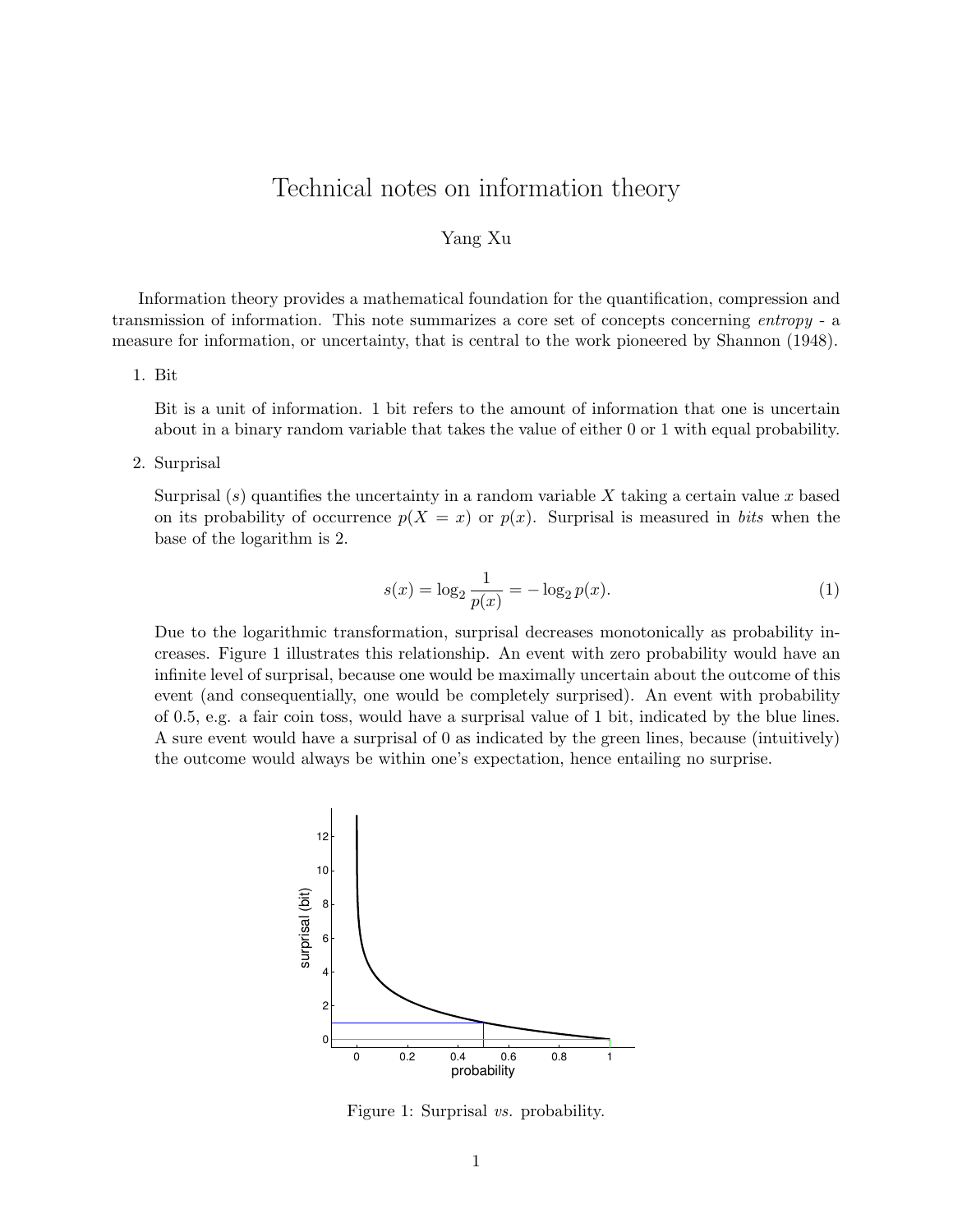### 3. Entropy

Entropy  $H(\cdot)$  for a random variable X is the expected or average surprisal based on its probability distribution. Entropy is measured in bits when the base of the logarithm is 2.

$$
H(X) = \sum_{x} p(x)s(x) = \sum_{x} p(x) \log_2 \frac{1}{p(x)} = -\sum_{x} p(x) \log_2 p(x).
$$
 (2)

For example, the random variable that determines whether a coin shows up heads or tails in a given toss has the entropy:

$$
H(X) = p(head) \log_2 \frac{1}{p(head)} + p(tail) \log_2 \frac{1}{p(tail)}.
$$
 (3)

For a fair coin, the entropy would be  $0.5 \log_2 \frac{1}{0.5} + 0.5 \log_2 \frac{1}{0.5} = 1$  bit. It is easy to show, e.g. by simulation, that entropy is maximal when the outcomes are equally probable.

4\*. Source coding theorem

It is impossible to compress an input variable (or a data source) at a rate less than its entropy without any loss of information.

5. Joint entropy

Joint entropy of two discrete variables  $X$  and  $Y$  (swap sums with integrals for continuous variables) is the total amount of uncertainty in the outcomes of these events:

$$
H(X,Y) = -\sum_{x,y} p(x,y) \log_2 p(x,y).
$$
 (4)

Pictorically, the joint entropy is the union of areas covered by the two circles (i.e. the entropies of two individual variables) in Figure 2.



Figure 2: Illustration of entropy, joint entropy, conditional entropy, and mutual information.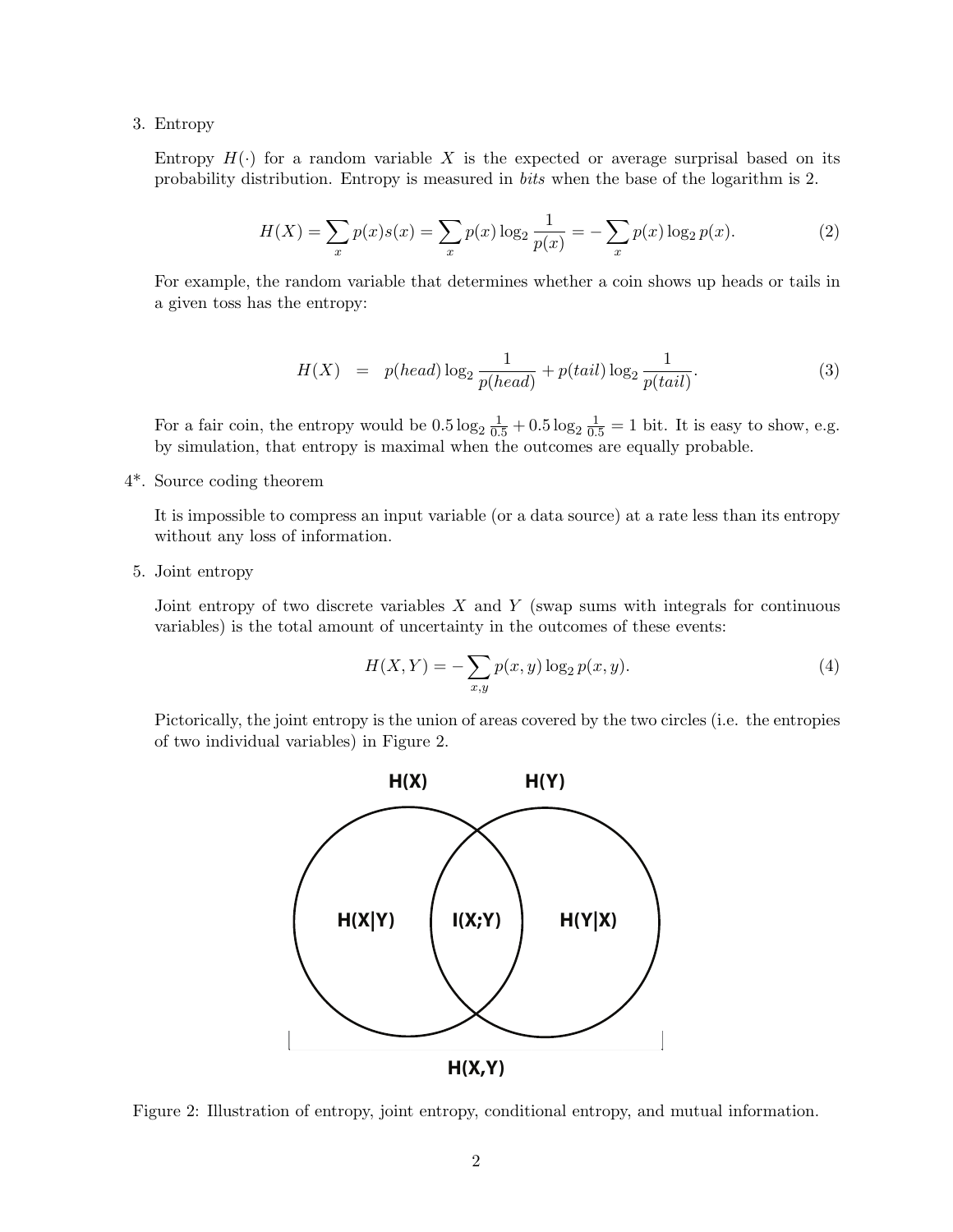#### 6. Conditional entropy

Conditional entropy  $H(X|Y)$  is the amount of uncertainty in X given what one knows about Y, and *vice versa* for  $H(Y|X)$ :

$$
H(X|Y) = -\sum_{x,y} p(x,y) \log_2 p(x|y);
$$
\n(5)

$$
H(Y|X) = -\sum_{x,y} p(x,y) \log_2 p(y|x).
$$
 (6)

Pictorially,  $H(X|Y)$  is equivalent to the area occupied by  $H(X,Y)$  (i.e. joint entropy of X and Y) with the area under  $H(Y)$  excluded in Figure 2, and similarly,  $H(Y|X)$  is equivalent to the area under  $H(X, Y)$  with the area under  $H(X)$  subtracted. Thus, the conditional entropies can be also formulated in terms of the joint and individual entropies:

 $H(X|Y) = H(X,Y) - H(Y);$  (7)

$$
H(Y|X) = H(X,Y) - H(X).
$$
 (8)

7. Mutual information

Mutual information (MI)  $I(\cdot;\cdot)$  between two variables X and Y quantifies the amount of information that is "shared" between the variables, or the degree of dependence between two variables. Pictorially, MI is the area where  $H(X)$  and  $H(Y)$  overlap in Figure 2. Thus MI can be calculated in multiple ways:

$$
I(X;Y) = H(X) - H(X|Y) = H(Y) - H(Y|X)
$$
  
=  $H(X) + H(Y) - H(X,Y) = H(X,Y) - H(X|Y) - H(Y|X)$   
= 
$$
\sum_{x,y} p(x,y) \log_2 \frac{p(x,y)}{p(x)p(y)}.
$$
 (9)

When two variables are independent, their mutual information is 0 since  $p(x, y) = p(x)p(y)$ .

8. Kullback-Leibler divergence

Kullback-Leibler divergence, or KL divergence, measures the relative entropy or divergence between two probability distributions:

$$
KL(P_x||P_y) = \sum_i p_x(i) \log \frac{p_x(i)}{p_y(i)}.\tag{10}
$$

It is an asymmetric measure such that  $KL(P_x||P_y) \neq KL(P_y||P_x)$ . It is also not hard to show, by comparing Equations 9 and 10, that mutual information between  $X$  and  $Y$  is equivalent to the KL divergence (when the base of the logarithm is 2):  $I(X; Y) = KL(p(x, y)||p(x)p(y)).$ This equivalence provides the interpretation that mutual information measures the divergence between the joint probability and the product of the marginal probablities of two variables.

9\*. Channel capacity (noisy-channel coding theorem)

The channel capacity  $C$  is defined as the maximal amount of information that can be transmitted between an input  $X$  and an output  $Y$ , namely the supremum of mutual information between the two variables considering all possible values of the input:

$$
C = \sup_{p(x)} I(X;Y). \tag{11}
$$